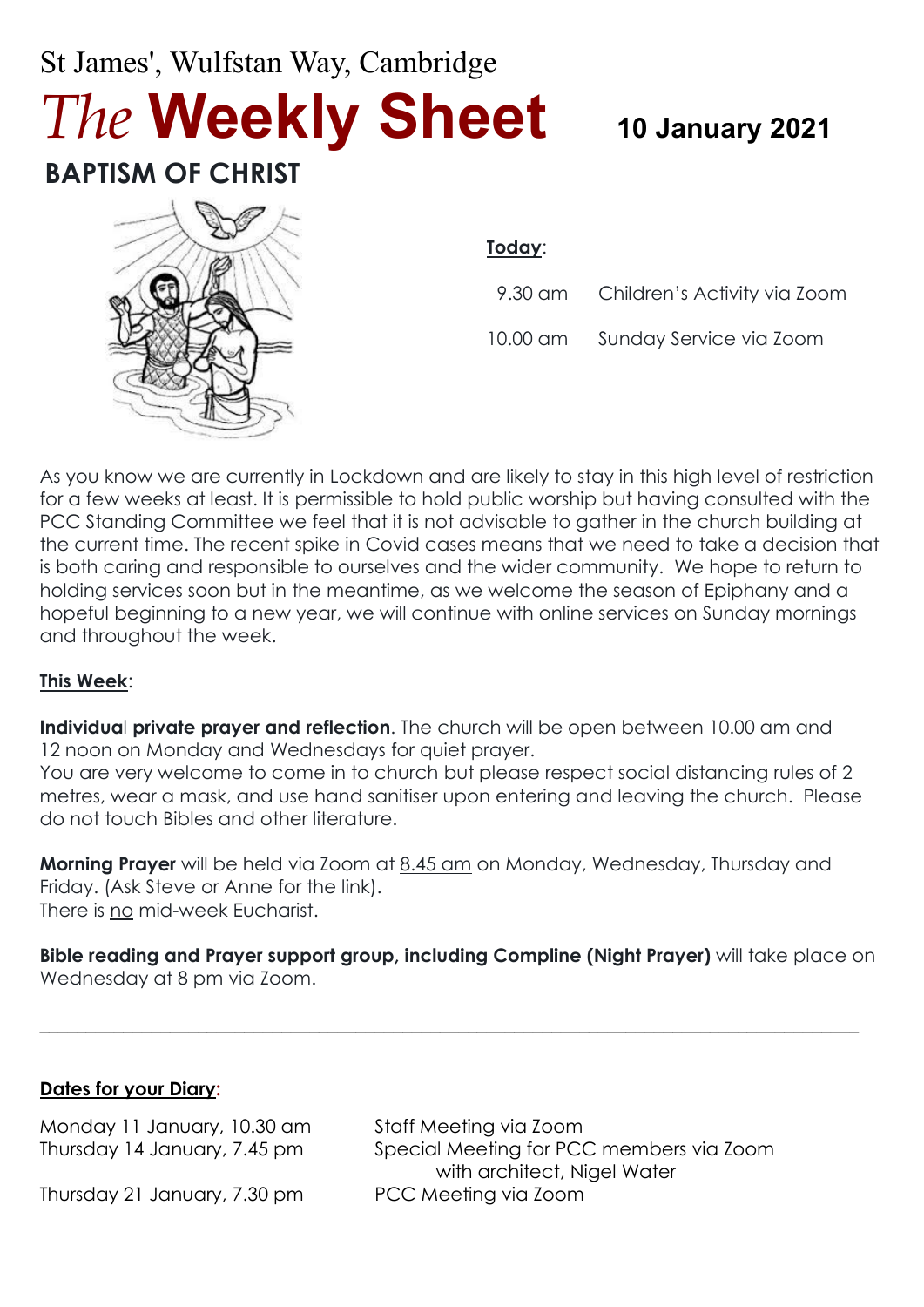#### **Collect for today**

Heavenly Father, at the Jordan you revealed Jesus as your Son: may we recognize him as our Lord and know ourselves to be your beloved children; through Jesus Christ our Saviour.

#### **Today's readings are:**

**Genesis 1.1-5; Psalm 29; Acts 19.1-7; Mark 1.4-11**

#### **Genesis 1.1-5**

#### **Six Days of Creation and the Sabbath**

In the beginning when God created the heavens and the earth, the earth was a formless void and darkness covered the face of the deep, while a wind from God swept over the face of the waters. Then God said, 'Let there be light'; and there was light. And God saw that the light was good; and God separated the light from the darkness. God called the light Day, and the darkness he called Night. And there was evening and there was morning, the first day.

 $\_$  , and the set of the set of the set of the set of the set of the set of the set of the set of the set of the set of the set of the set of the set of the set of the set of the set of the set of the set of the set of th

\_\_\_\_\_\_\_\_\_\_\_\_\_\_\_\_\_\_\_\_\_\_\_\_\_\_\_\_\_\_\_\_\_\_\_\_\_\_\_\_\_\_\_\_\_\_\_\_\_\_\_\_\_\_\_\_\_\_\_\_\_\_\_\_\_\_\_\_\_\_\_\_\_\_\_\_\_\_\_\_\_\_\_

 $\_$  , and the set of the set of the set of the set of the set of the set of the set of the set of the set of the set of the set of the set of the set of the set of the set of the set of the set of the set of the set of th

#### **Psalm 29**

Ascribe to the Lord, you / powers of / heaven, \* ascribe to the / Lord / glory and / strength. Ascribe to the Lord the honour / due to his /name; \* worship the / Lord in the / beauty of / holiness. The voice of the Lord is upon the waters; the God of / glory / thunders; \* the Lord is up/on the / mighty / waters. The voice of the Lord is mighty in / oper/ation; \* the voice of the Lord / is a / glorious / voice. The voice of the Lord / breaks the / cedar trees; \* the Lord / breaks the / cedars of / Lebanon; he makes Lebanon / skip like a / calf \* and Sirion / like a / young wild / ox. The voice of the Lord splits the flash of lightning; the voice of the Lord / shakes the / wilderness: The Lord / shakes the / wilderness of / Kadesh. The voice of the Lord makes the oak trees writhe and strips the / forests / bare; \* in his / temple / all cry, / 'Glory!'. The Lord sits enthroned a/bove the / water flood; \* the Lord sits enthroned as / king for / ever/more. The Lord shall give / strength to his / people;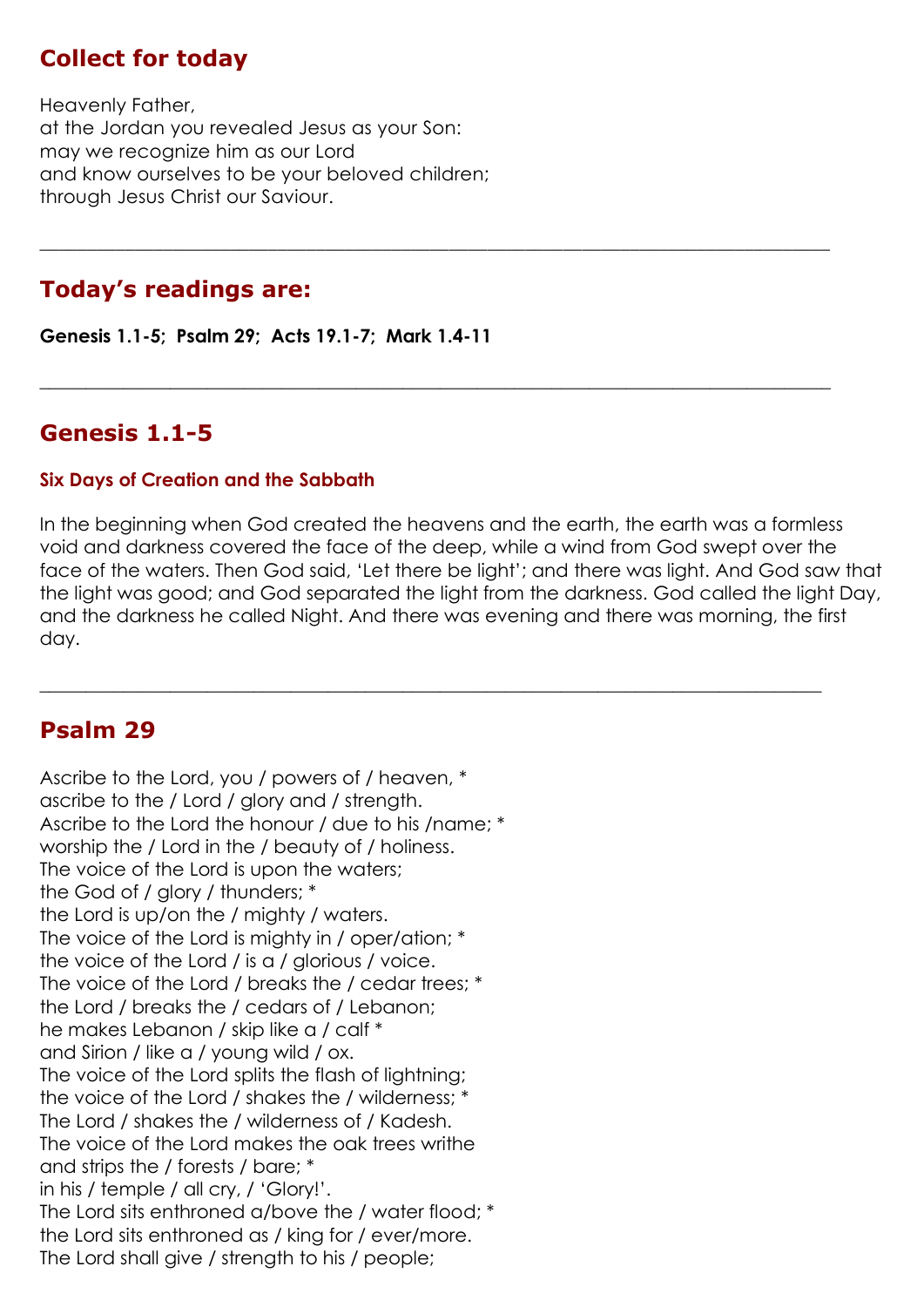### **Acts 19.1-7**

#### **Paul in Ephesus**

While Apollos was in Corinth, Paul passed through the inland regions and came to Ephesus, where he found some disciples. He said to them, 'Did you receive the Holy Spirit when you became believers?' They replied, 'No, we have not even heard that there is a Holy Spirit.' Then he said, 'Into what then were you baptized?' They answered, 'Into John's baptism.' Paul said, 'John baptized with the baptism of repentance, telling the people to believe in the one who was to come after him, that is, in Jesus.' On hearing this, they were baptized in the name of the Lord Jesus. When Paul had laid his hands on them, the Holy Spirit came upon them, and they spoke in tongues and prophesied— altogether there were about twelve of them.

 $\_$  , and the set of the set of the set of the set of the set of the set of the set of the set of the set of the set of the set of the set of the set of the set of the set of the set of the set of the set of the set of th

#### **Mark 1.4-11**

John the baptizer appeared in the wilderness, proclaiming a baptism of repentance for the forgiveness of sins. And people from the whole Judean countryside and all the people of Jerusalem were going out to him, and were baptized by him in the river Jordan, confessing their sins. Now John was clothed with camel's hair, with a leather belt around his waist, and he ate locusts and wild honey. He proclaimed, 'The one who is more powerful than I is coming after me; I am not worthy to stoop down and untie the thong of his sandals. I have baptized you with water; but he will baptize you with the Holy Spirit.'

 $\_$  , and the set of the set of the set of the set of the set of the set of the set of the set of the set of the set of the set of the set of the set of the set of the set of the set of the set of the set of the set of th

#### **The Baptism of Jesus**

In those days Jesus came from Nazareth of Galilee and was baptized by John in the Jordan. And just as he was coming up out of the water, he saw the heavens torn apart and the Spirit descending like a dove on him. And a voice came from heaven, 'You are my Son, the Beloved; with you I am well pleased.'

#### **Readings for next Sunday, 17 January (2<sup>nd</sup> Sunday of Epiphany) are:**

**\_\_\_\_\_\_\_\_\_\_\_\_\_\_\_\_\_\_\_\_\_\_\_\_\_\_\_\_\_\_\_\_\_\_\_\_\_\_\_\_\_\_\_\_\_\_\_\_\_\_\_\_\_\_\_\_\_\_\_\_\_\_\_\_\_\_\_\_\_\_\_\_\_\_\_\_\_\_\_\_\_\_\_\_\_\_\_**

**1 Samuel 3.1-10 [11-20]; Psalm 139.1-5, 12-18 [or 139.1-9]; Revelation 5.1-10; John 1.43-end**

**Food Hub.** The Food Hub will continue operating on a Saturday morning between 10.30 am and 12.30 pm here at St James'.

\_\_\_\_\_\_\_\_\_\_\_\_\_\_\_\_\_\_\_\_\_\_\_\_\_\_\_\_\_\_\_\_\_\_\_\_\_\_\_\_\_\_\_\_\_\_\_\_\_\_\_\_\_\_\_\_\_

The food remains a basic food package ideally for those who are either struggling to pay for provisions or who cannot get to the shops or book an online delivery.

You can continue to donate to the Food hub and donations should be dropped off at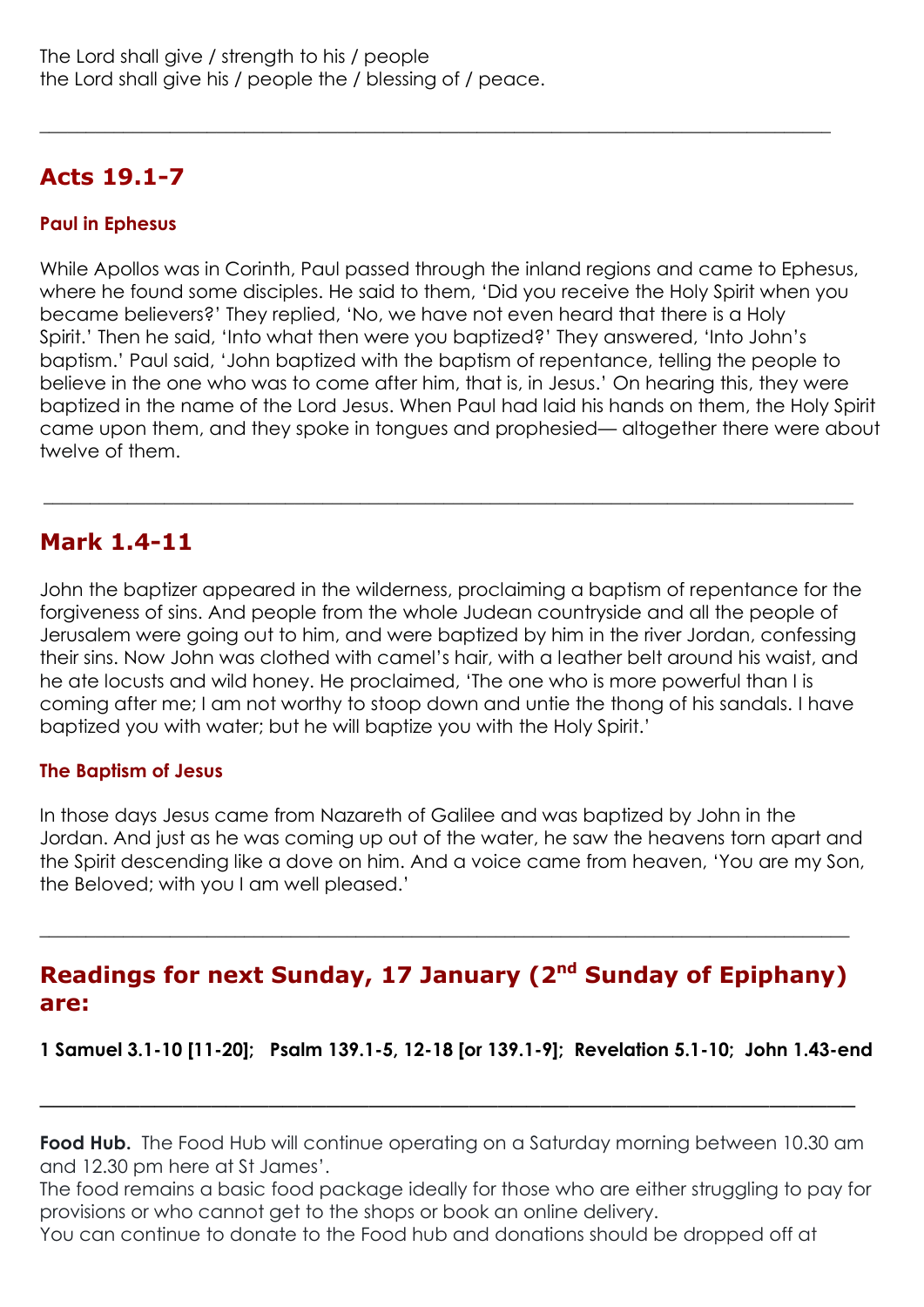St James' on Friday afternoons between 3.00 pm and 4.30 pm – thank you. Look on the Queen Edith Community Forum website to find more details about the food hub and to see a list of the most needed items and how to donate financially.

**Advent Calendar of Giving.** Thank you to everyone who has taken part. Bags can be dropped off during January on Fridays between 3 and 4.30 pm and on Saturdays between 10 and 10.30 am. Or contact Anne stiamescurate@gmail.com to arrange a different time if these times aren't convenient.

**Caroline** is working from home and has access to the office answering machine and email so please do contact her as you would normally.

**Phone line.** The Church of England central team have supported the release of the Daily Hope phone line. Daily Hope offers music, prayers and reflections as well as full worship services from the Church of England at the end of a telephone line.

The line – which is available 24 hours a day on **0800 804 8044** – has been set up particularly with those unable to join online church services during the period of restrictions in mind. Find out more here - [https://www.churchofengland.org/more/media-centre/coronavirus-covid-](https://www.churchofengland.org/more/media-centre/coronavirus-covid-19-guidance-parishes/daily-hope-phone-line)[19-guidance-parishes/daily-hope-phone-line](https://www.churchofengland.org/more/media-centre/coronavirus-covid-19-guidance-parishes/daily-hope-phone-line)